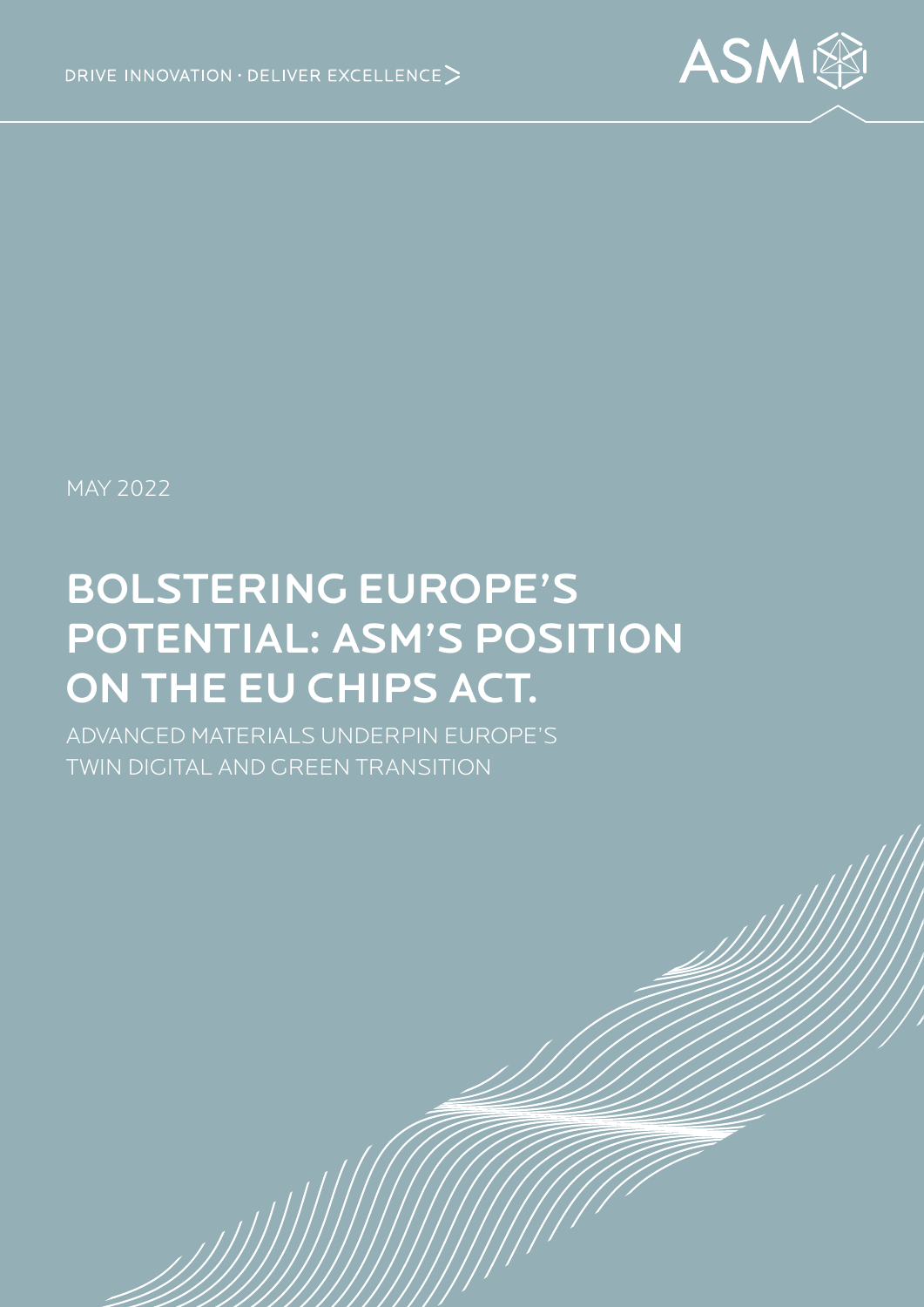## BOLSTERING EUROPE'S POTENTIAL: ASM'S POSITION ON THE EU CHIPS ACT.

#### Executive summary

- ASM endorses the European ambitions, such as open strategic autonomy and the twin digital and green transition.
- We want to support the European semiconductor ecosystem with our pan-European innovation axis.
- Our capabilities in advanced materials research and industrializing semiconductor deposition technology define the industry four to eight years from now, allowing Europe to set the tone worldwide.
- Our innovations enable smaller and novel transistor and memory structures on a chip, which are pivotal in realizing energy-efficient computing. These new structures require less energy and result in more computing power.
- $\triangleright$  To fully leverage our capabilities for the EU Chips Act, we welcome a European perspective and levels of support. We advocate a revaluation of existing semiconductor ecosystems, a reconsideration of first-industrial-deployment demand and recommend the ability for cross-border funding within European programs.
- We see clear opportunities for the European Union to guide the semiconductor industry on sustainability. This involves making chips energy-efficient, improving the operational footprint of our products, and making the company's itself more sustainable.

Around the world, governments are embracing the strategic and enabling role of semiconductors in our current and future lives. The European Union (EU) initiated an ambitious effort to secure and bolster the European position in semiconductor technology. This is done through the EU Chips Act, which aims to secure a 20% market share by 2030. Currently, the Act is being discussed by European Parliament and the EU member states before it is finalized. The European semiconductor industry has been invited to share its views.

Netherlands-based ASM International ("ASM") is the global market leader in single wafer atomic layer deposition (ALD) and has a strongly growing position in epitaxy. Both are critical technologies to enable the inflections on our customer's roadmaps, particularly the increasing adoption of 3D nanostructures, new materials, and further scaling of transistors. Key innovations such as high-k metal gate and ALD multi-patterning films that have brought the semiconductor industry to its current advanced state were

developed by ASM in its European R&D facilities. All cars, phones, and computers rely upon chips enabled by our pioneering innovative semiconductor fabrication technologies over more than 50 years.

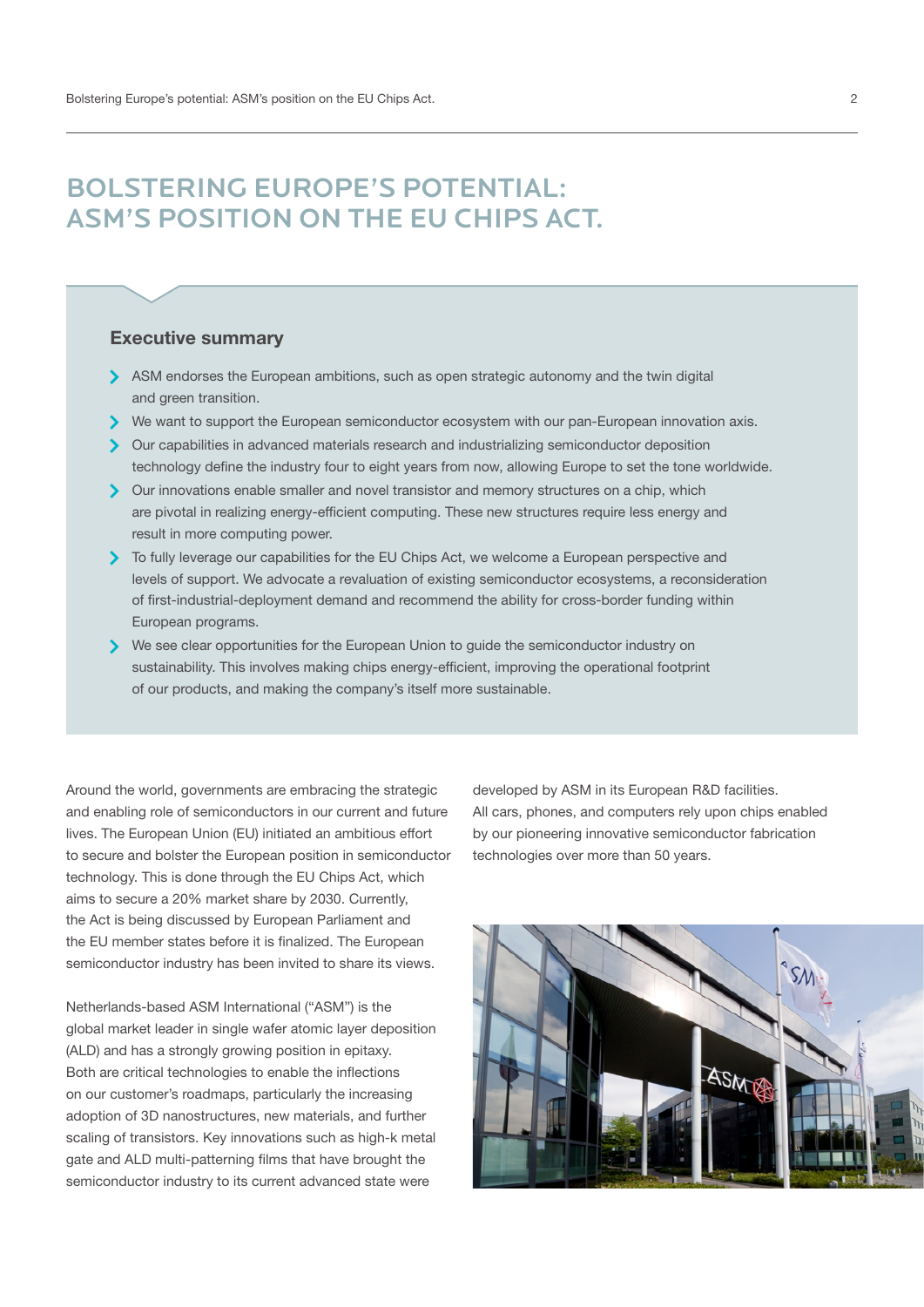Our strategy is *Growth through Innovation*, and for good reason. Innovation is at the core of what we do at ASM. We excel in exploring, developing, and industrializing advanced materials and precursor chemistry in semiconductor manufacturing. With R&D centres in six countries throughout the world, we are close to our customers and have access to world-class professionals in the semiconductor industry.

In our product R&D sites, we develop technology with customers to be used in manufacturing within six years. The pith of our R&D activities – called Corporate R&D – is located in Europe and addresses technology nodes four to eight years away from now. This R&D capability has resulted in state-of-the-art technologies, a treasure trove of knowledge about advanced deposition processes, and ASM's patent position with 2,250+ patents.

**"We expect that proper implementation of The EU Chips Act will lead to a healthy European semiconductor ecosystem that is competitively positioned in the global semiconductor landscape and will help realize the digital and green twin transition."**

Benjamin Loh, President and CEO

#### A EUROPEAN R&D AXIS

ASM is a strong European innovator, operating along the axis of Finland, the Netherlands, and Belgium. From our headquarters in Almere, the Netherlands, we prioritize our global R&D activities and patent portfolio. Our Dutch activities also include our product division, vertical furnaces.

Through our Finnish activities, we explore advanced precursors, processes, and materials for future applications. Since 2004, ASM Microchemistry has been co-located with the University of Helsinki, the original and current epicenter of academic and applied ALD research. Our ALD Centre of Excellence allows for close collaboration on creating new ALD-based chemistries and materials. This year, we renewed our partnership with the University of Helsinki and announced a plan to double our investment.

ASM Belgium is located on the premises of the prominent and independent semiconductor research institute imec in Leuven. Our 32-year-old collaboration with imec enables us to investigate, both jointly and independently, the integration of individual process steps and new materials in semiconductor devices in imec's state-of-the-art pilot line. Our European integration efforts – encompassing 50 percent of our Corporate R&D – are concentrated at imec. We intend to expand this unique and strategic collaboration by roughly doubling related R&D investments over the next four years.

This European innovation axis is our arterial infrastructure, through which we engage with the wider European and international semiconductor R&D ecosystem, including collaborations with technical universities and research institutes in the Netherlands, Belgium and Germany.



Our European R&D locations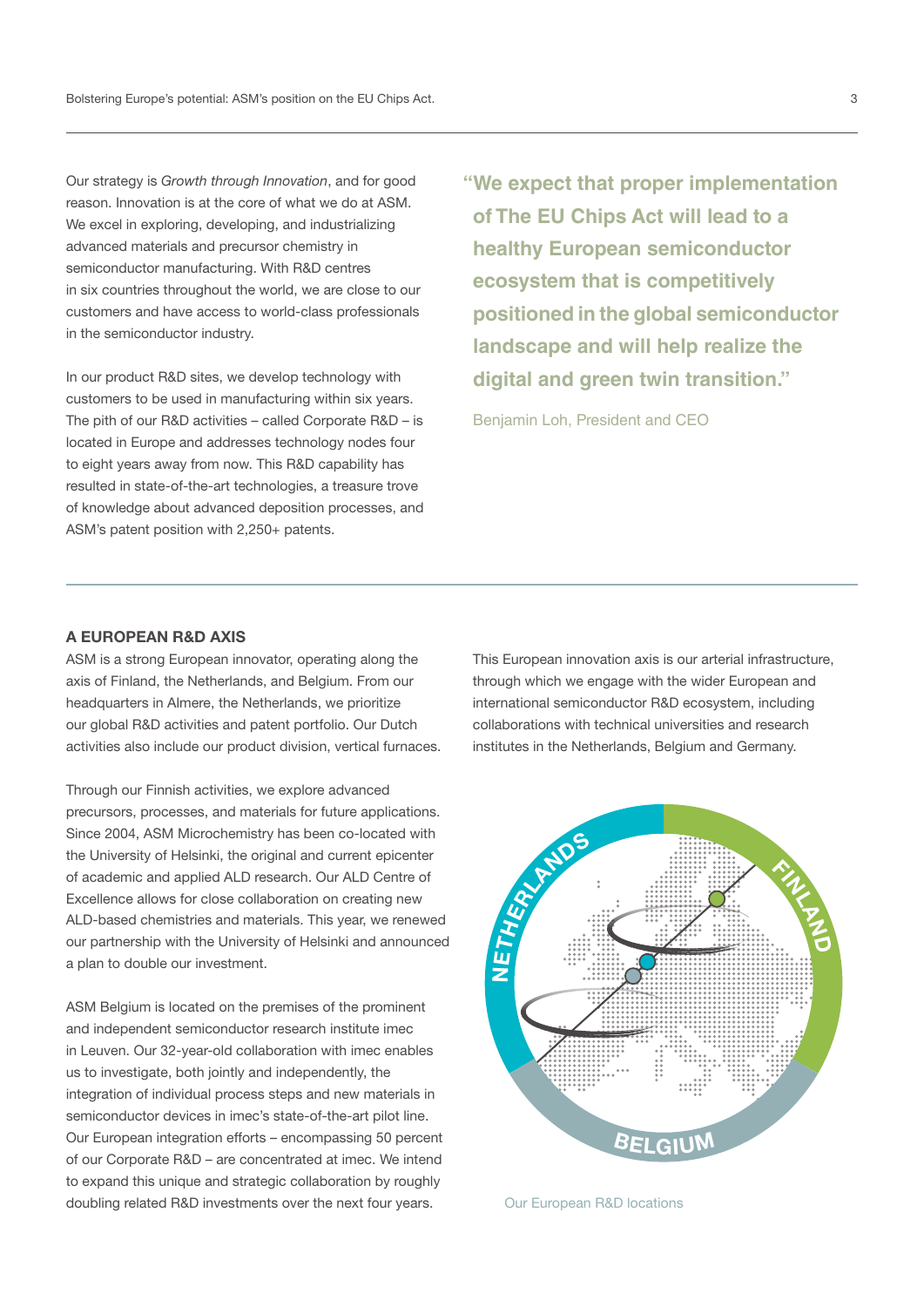#### MOVING EUROPE FORWARD

ASM fully endorses the European ambitions regarding the twin green and digital transition and open strategic autonomy. Innovative digital technologies support the transition towards a sustainable economy that only flourishes in a resilient Europe built on multilateralism and an open economy. Therefore, we think the EU Chips Act is well-timed and critical for Europe's and our industry's future. Even more, we are eager to leverage our European innovation axis in line with these European objectives.

The promise of energy-efficient computing for data-intensive applications like artificial intelligence, cloud computing, and autonomous electric vehicles increasingly relies upon advances in material research and the ability to construct 3D nanostructures. To make this possible extensive novel materials research and equipment development is required. ASM's core strength is guiding these innovative processes and materials from lab to fab, i.e., from our European R&D sites, via our global product groups, into the fabs of our customers, and from where they will be found in chips that move into our daily lives.

With our research partners and material suppliers, ASM is at the forefront of digital technologies that enable the EU Green Deal and set the tone for the rest of the world.





#### A STANDARD BEARER IN ADVANCED MATERIALS AND DEPOSITION TECHNOLOGY

ASM intends to be a European standard bearer for advanced semiconductor materials and deposition technologies. Our contribution to the EU Chips Act primarily focuses upon the first strategic objective – strengthening the European R&D ecosystem – followed by addressing the talent and skill shortages, enabling advanced semiconductor manufacturing in Europe, and improving insight into the global semiconductor supply chain. We intend to bolster and expand our pan-European research organization, intensify our collaborations with research institutes and increase our efforts in attracting, training, and retaining talent. Furthermore, new European fabs will need our equipment and support.

Through our pan-European activities, we generate spill-over effects that strengthen the European semiconductor industry in general and enhance the capabilities of European material innovation, collaborating with precursor suppliers like BASF, Air Liquide, Dockweiler Chemical GmbH, Nouryon, and other smaller firms. Spill-over effects also emerge through our potential engagement in vertical industry efforts, like the contemplated Mission 10X. In addition, our R&D presence supports the nurturing of knowledge, expertise, and talent in advanced material and semiconductor capabilities at our European research partners. Furthermore, at our R&D sites, we attract and train talents, many of which are university graduates, thus contributing to the overall European talent pool.

ASM's European R&D position underpins efforts to reduce the semiconductor environmental footprint worldwide. Firstly, by enabling energy-efficient computing. According to external studies, 1 kWh spent in production in a new manufacturing line helps conserve 4 kWh of energy globally<sup>1</sup>. In addition, smaller and novel transistor and memory structures consume less energy while boosting computing performance.

Secondly, we contribute by limiting the environmental footprint of our products in operation. This accounts for topics like precursor efficiency, limiting heat losses, reducing effluents, and extending the lifecycle of our products through refurbishment. Furthermore, through our membership of the imec 'Sustainable Semiconductor Technologies and Systems' (SSTS) program, the impact of our products in a complete process flow is assessed and addressed. At the same time, we are focused on reducing the footprint of our own operations and our supply chain, underpinned by our Net Zero emissions by 2035 ambition. We see clear opportunities for Europe to lead on sustainability in semiconductor manufacturing.

1 ITRI/ITSI, Stephen Su, Chun-Hao Yueh, Milton Deng, Jean-Baptiste Fichet and Roberto Lai, 'Resilient Manufacturing Ecochains: Human Centric Development for Future Industry Ecochains', 2021 Annual Summit of High Level Forum (9-11-2021 Grenoble).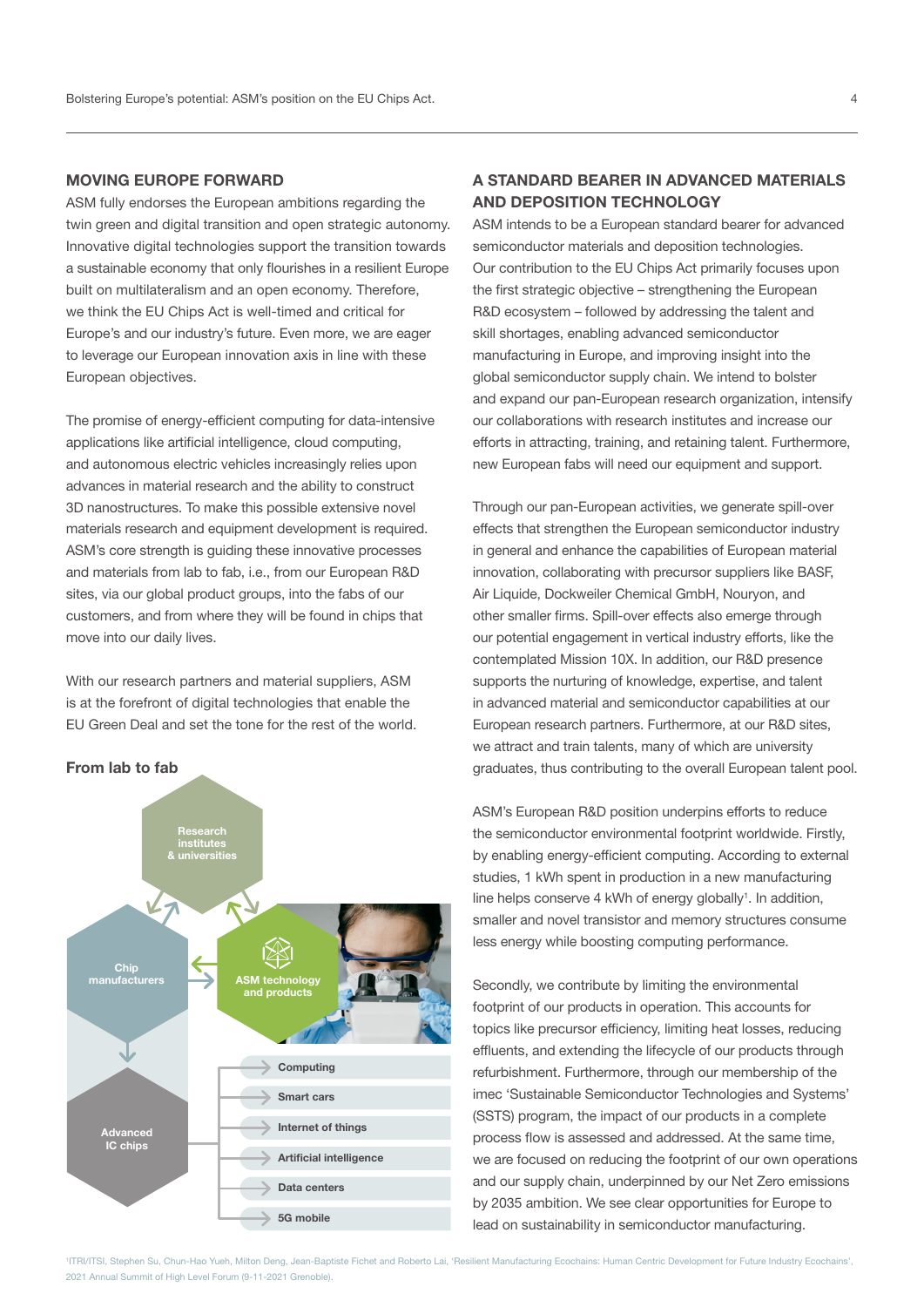#### THE EU CHIPS ACT AND A PAN-EUROPEAN PERSPECTIVE

Europe would benefit from a truly pan-European approach. Fragmentation caused by national policies and politics limits the fulfillment of ASM's R&D potential. Our individual European positions are unique and complement each other. Together they are the base and start of our value chain, enabling the progression of advanced materials and processes in the semiconductor industry worldwide. We advocate nurturing and leveraging what is currently present in Europe, like its world-class R&D ecosystem (including our own) that sets the tone for the rest of the industry four to eight years from now.

Moreover, instead of a nationalistic view, ASM is capable of contributing to the EU Chips Act through a European perspective on our activities. We see our European ecosystem as a textbook example of how an integrated European economic market flourishes and elevates the Union as a whole. Therefore, we would applaud a Dutch government that takes the lead in aligning our efforts with Belgium, Finnish and European authorities with regard to the EU Chips Act. Such leadership would benefit the European ecosystem as a whole and undoubtedly attract more (foreign) investments.

#### ASM AND EUROPEAN PROGRAMS

Advanced materials and deposition are foundational technologies for leading-edge semiconductors and should be part of the R&D focus areas in the EU Chips Act. If the EU supports R&D in advanced materials and deposition, this will contribute to Europe's broader ambition for technology leadership and digital transition.

Qualification for European programs and funding allows ASM to accelerate material roadmaps, broaden the scope of our activities to address operational sustainability aspects, and enhance the impact of our innovations. Moreover, such support fosters a strong position in deposition technologies - next to Europe's lithography capabilities - which are both essential for the European semiconductor ecosystem.

The EU Chips Act seeks to strengthen the whole European semiconductor ecosystem. To achieve that goal and fully reap the benefits of ASM's innovation axis, a European perspective and level of support are indispensable. A competitive European semiconductor industry by 2030 will be supported by an R&D infrastructure focused on advanced materials and processes for the industry's future needs. We are ready to contribute.